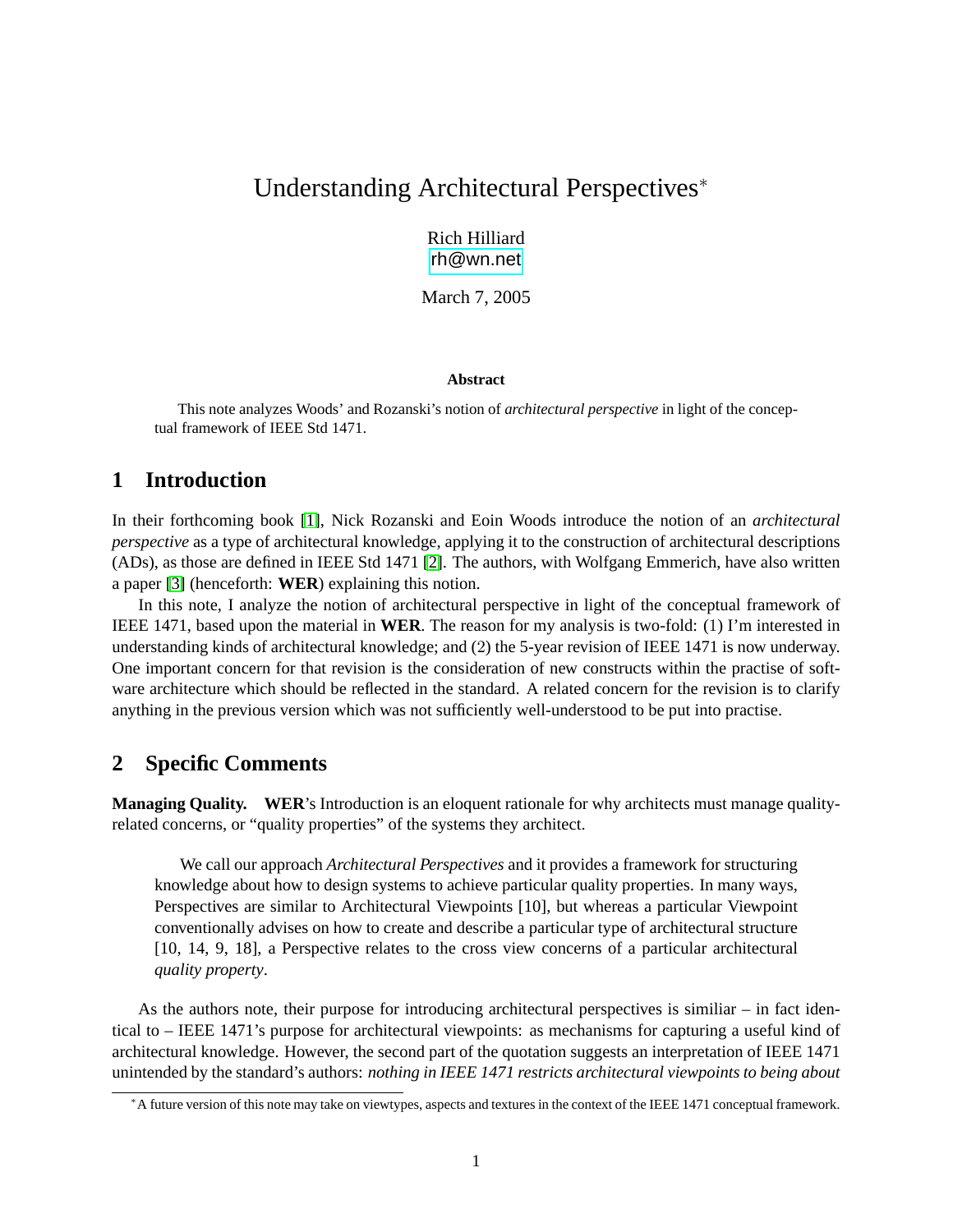*structure*. In fact, the notion of structure is intentionally left undefined in IEEE 1471, and plays no role in any of its stated requirements. There was an extended debate about this during the creation of IEEE 1471 (see **Sermon**, below).

The other issue here is that of a perspective "relatering] to the cross view concerns of a particular architectural quality property," I return to this issue below.

#### **Minor historical note.**

Finkelstein *et al.*, who have coined the term viewpoints, suggested them as a conceptual framework to define templates whose instances describe software systems from different perspectives [8, 17].

Actually, the usage of the term viewpoint in Software Engineering is *much older* than [\[4\]](#page-5-3). The first usage I'm able to track down is by Doug Ross, inventor of Structured Analysis, in the 1970s [\[5,](#page-5-4) [6\]](#page-5-5). The usage of viewpoint in IEEE 1471 is intentionally patterned after his work. For a discussion of subsequent usage of the term, including Finkelstein *et al.*'s in Requirements Engineering, see [\[7\]](#page-5-6).

#### **Defining perspective.**

Our definition of Architectural Perspective is a collection of activities, checklists, tactics and guidelines to guide the process of ensuring that a system exhibits a particular set of closely related quality properties that require consideration across a number of the system's architectural views. In other words, a Perspective is a collection of guidance on achieving a particular quality property in a system.

This is consistent with the permissible content of a viewpoint, which may contain: "Heuristics, patterns, or other guidelines to assist in synthesis of an associated view" [IEEE 1471, clause 5.3].

#### **Extensible framework.**

We developed the concept of the Architectural Perspective (or just "Perspective") in order to provide an extensible framework, within which we could capture knowledge about designing systems that need to exhibit specific quality properties.

This is also analogous to the intent of introducing architectural viewpoints in IEEE 1471. The authors of the standard chose not to prescribe a fixed set of required architectural viewpoints as a part of an AD; introducing, instead, a mechanism by which users of the standard could define viewpoints in a consistent manner:

"Because of the wide range of opinion on selecting appropriate views, this recommended practice does not prescribe a fixed set of views, rather, it introduces the concept of a viewpoint to designate the means used to construct individual views." [IEEE 1471, Annex B]

#### **Information Content of a Perspective** *vs.* **a Viewpoint.**

A Perspective contains the following information:

- the Concerns that the perspective is addressing;
- the Applicability of the perspective to the different possible architectural views of a system (and the types of system to which the advice within it relates, if this is not obvious);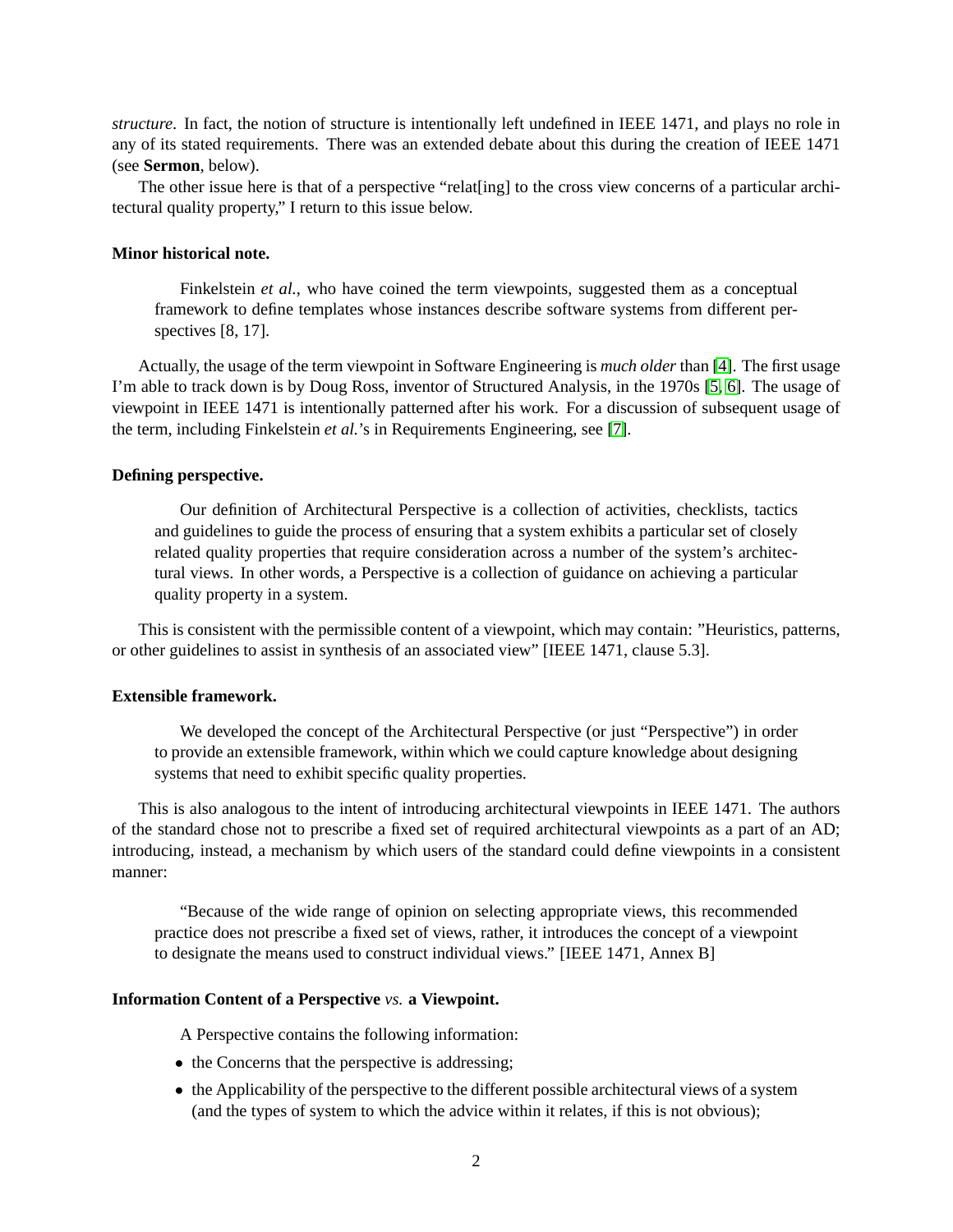- a set of possible Activities that are suggested as part of the process of achieving the quality property (ideally related to each other via a process to follow);
- a set of proven Architectural Tactics (i.e. design strategies) [4] that the architect can consider as part of their design;
- a list of common Problems and Pitfalls that the architect should be aware of and common solutions to them; and finally
- a Checklist that the architect can use to ensure that nothing has been forgotten.

The first bullet refers to concerns (plural). At other places in **WER**, the point is made that a perspective pertains to a *single* quality concern. This needs to be clarified. For the remainder of this note, I will assume that a perspective addresses a single architectural concern. In IEEE 1471, a viewpoint may address multiple concerns; this seems to be the right generalisation.

All of the above items readily map to the information content of a viewpoint, with the exception of the second bullet. Bullet two splits into two cases, which should be handled separately. The first part of bullet two pertains to the architectural views to which the perspective applies. This is different from a viewpoint, because in IEEE 1471, a viewpoint applies to *exactly and only one view*. This situation, I return to below. The other case referred to in this bullet is the applicability of the perspective to "types of systems". This can be dealt with within the existing definition of viewpoint via heuristics or guidelines associated with the viewpoint.

#### **Perspectives and architectural models.**

This said, applying many perspectives can actually produce outputs such as threat models, performance models and so on, but these are really supporting information rather than first-class architectural design artefacts.)

There are two issues here:  $(\iota_1)$ , What constitutes "first-class architectural design artefacts" – i.e., what is a proper part of an AD (architectural description)? And  $(\iota_2)$ , Where does that information reside within an AD? IEEE 1471 has nothing to say about question  $\iota_1$ : it leaves that to users of the standard as a method/process issue. The second question is more interesting from the IEEE 1471 point of view, because of the following consequence: are there artifacts (or models) which are not a part of any architectural view in the AD? If the model addresses a stated architectural concern, and that model is not associated with at least one view, that breaks the IEEE 1471 requirement that all concerns be addressed by at least one view.

#### **Single Quality Property.**

Each Perspective addresses a single quality property, which means that for any complex system the architect has to apply a number of them and there is no guarantee that the advice in each will be compatible. Indeed, you would expect the advice in a number of them to conflict (between performance and flexibility concerns in different Perspectives for example) and the architect needs to resolve these conflicts when they arise.

There are two issues here. First, is that a perspective addresses exactly one quality property. Second, is that it is hard to satisfy multiple concerns without conflicts. IEEE 1471 has nothing to say about the latter issue. On the first issue, a viewpoint, unlike a perspective, apparently, is not restricted to addressing a single quality-related concern.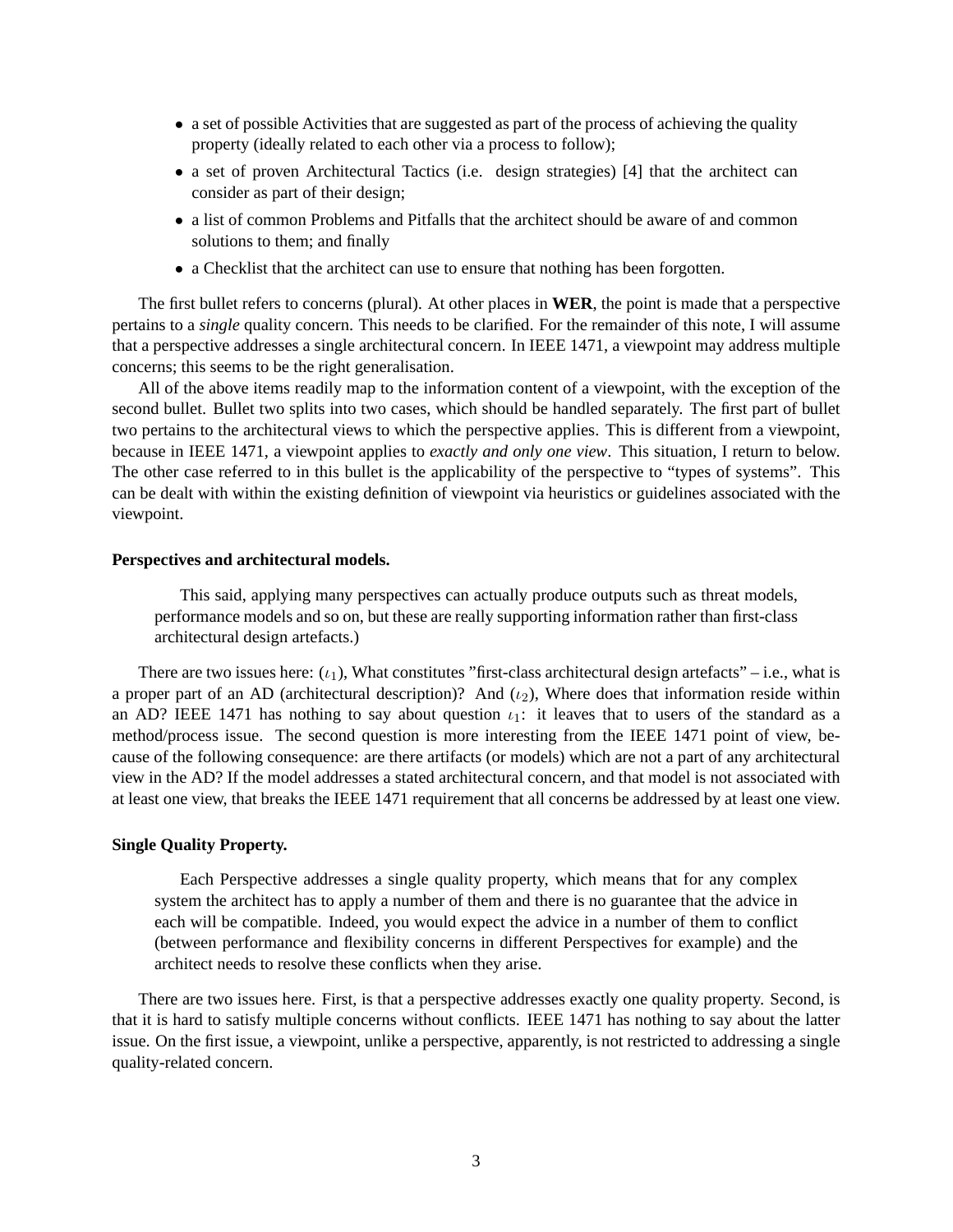#### **Redundancy in Views.**

Our experience suggests that creating quality property based viewpoints is not an effective approach, and in particular, when we have tried to create quality property specific views of a system, we have found that a significant problem is the amount of redundancy introduced into the architectural model – redundancy that often results in the architectural description being abandoned as it is too hard to maintain.

It is hard to address this qualitative issue in a definitive fashion, but in my experience, redundancy of this kind can be reduced in three ways:

- refactoring of the viewpoints;
- use of architectural models [IEEE 1471, clause 5.4] to share, rather than repeat, details among views;
- careful use of abstraction in the definition of the entities which comprise each viewpoint. (Slogan: *Render unto Caesar that which is Caesar's.*) E.g., a security viewpoint which introduces three kinds of entities: Subject, Principals, and Mechanisms. Elements of other views are (exhaustively) categorized as subjects and principals. The Security viewpoint defines rules governing which mechanisms apply to which categories. The remaining details of the entities reside in other views.

## **3 Analysis**

An architectural perspective plays the same role as an architectural viewpoint, except that:  $(\Delta_1)$  it may apply to more than one view, whereas a viewpoint applies to exactly one, and  $(\Delta_2)$ , a perspective addresses exactly one quality-related concern (or quality property), whereas a viewpoint may address one or more concerns. The other differences suggested by **WER** have been shown in the previous section to be non-issues.

Assuming that the notion of architectural perspective is useful, can it be used in combination with IEEE 1471, given these differences? There are two options: (a) apply perspectives as a part of an architecture method, outside the scope of IEEE 1471, but leading to IEEE 1471 conforming ADs; or (b) assimilate the notion of perspective into the IEEE 1471 conceptual framework, adjusting the IEEE 1471 requirements or the definition of perspective, or both, to accommodate.

Under (a),  $(\Delta_1)$  and  $(\Delta_2)$  do not directly arises as issues. However, under (a) the problem with perspectives is that, as defined, their use may compromise the ability of a resulting AD to conform to IEEE 1471. Consider the requirement:

*Each stakeholder and each concern identified in an AD in accordance with 5.2 shall be addressed by at least one viewpoint selected in accordance with 5.3.* [IEEE 1471, clause 5.3].

The concerns allocated to a perspective may not be allocated to a viewpoint, therefore there will be architectural concerns not addressed by some viewpoint, therefore the resulting AD will not satisfy the above requirement. The alternative would be that perspectives only address concerns which are always already allocated to some architectural viewpoint. This seems like a strange situation.

Under  $(b)$ , consider two ways of adding architectural perspectives to the IEEE 1471 conceptual framework:  $(i)$  creating a new construct, parallel to viewpoints, or  $(ii)$  "subclassing" viewpoints to make perspectives.

Introducing perspectives in parallel with viewpoints, would result in two very similar concepts with different rules, or in the relaxation of the existing rules on viewpoints to encompass perspectives, or changes to perspectives as defined.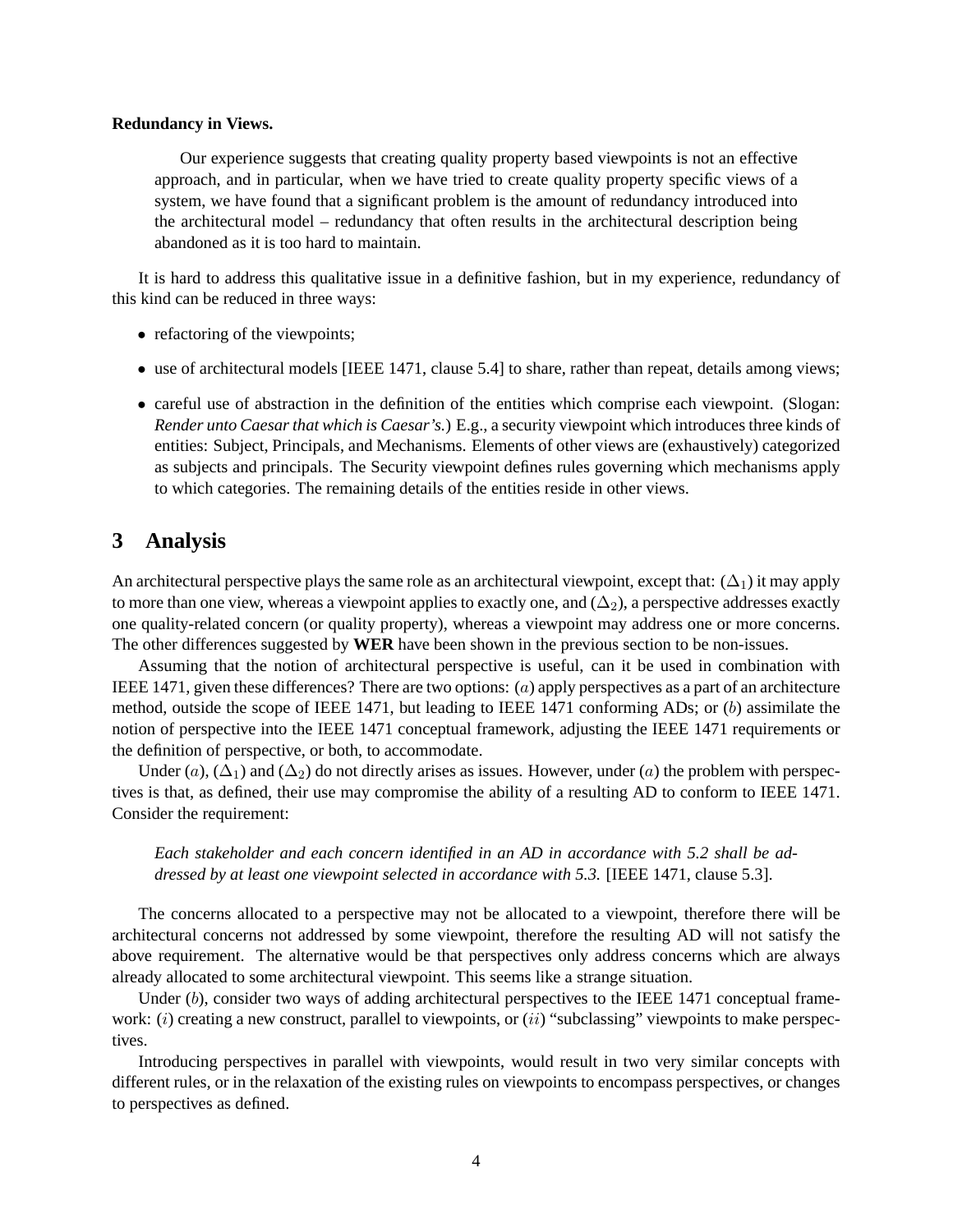In the interests of simplicity, or parsimony, one concept is always to be preferred over two, all other things being equal. Introducing perspectives in parallel with viewpoints is of questionable utility. Relaxation of the rules for viewpoints to incorporate perspectives, is not warranted for most viewpoints. It also might lead to very lazy architectural practices, where everything is thrown into a single "view"; that would negate the well-understood values of separation of concerns, etc. I return the possible changes to the definition of perspectives at the end of this section.

Introducing perspectives as a subclass of viewpoints, one would define an architectural perspective as *just like* an architectural viewpoint except for  $(\Delta_1)$  and  $(\Delta_2)$ .

By making perspective a subclass of viewpoint, one can avoid the problem above with  $(a)$  pertaining to coverage of all concerns under some viewpoint, since a perspective is a viewpoint.

So the discussion reduces to the issues pertaining to  $(\Delta_1)$  and  $(\Delta_2)$ . Can these two issues above be resolved?

**On**  $(\Delta_1)$ : The IEEE 1471 rule, *one viewpoint – one view*, is a strong tenet of IEEE 1471. The slogan motivating this rule was:

view : viewpoint :: object : class.

The authors were inspired in part by the extreme complexity of things like C++'s rules for multiple inheritance to avoid such situations – even though the burden of complexity in this case would fall not on the text of the standard, but on users of the standard.

Another operative slogan for the authors of IEEE 1471 was:

viewpoint : view :: legend : map

A view is a map; the IEEE 1471 authors wanted readers to be able to look in one place (i.e., the viewpoint) for the legend associated with understanding that map (the view). Introducing perspectives, as defined, would result in views having multiple legends: at least one viewpoint and possibly one or more additional perspectives which a reader would have to look at to understand a particular view.

**On**  $(\Delta_2)$ : A perspective is defined to address exactly one quality concern. This seems like an unnecessarily harsh restriction, Is anything lost by following the IEEE 1471 model of "allocating" one or more architectural concerns to a viewpoint/perspective? This generality seems especially compelling given that there is no strict definition establishing the "granularity" of what constitutes an *architectural concern*.

### **4 Conclusion**

I have analyzed **WER**'s notion of architectural perspective.

The original reason for introducing perspectives was to address qualities, but this does not distinguish the notion from the original intent of viewpoints. A viewpoint is intended to address one or more architectural concerns, which may include one or more qualities. In IEEE 1471, there is no stipulation that these concerns be limited to "structural" concerns, as suggested in the proposal for perspectives – in fact the notion of structure does not arise in IEEE 1471.

Therefore, the notion of architectural perspectives aligns with the existing notion of architectural viewpoint, but for two differences. These differences were analyzed in the previous section. It seems arbitrary to restrict a perspective to a single concern.

This leaves the issue of the application of perspectives to multiple views. As we begin the IEEE 1471 revision, it is worth considering specific cases, as to whether this generalisation is warranted, or can be adequately handled with the existing mechanisms.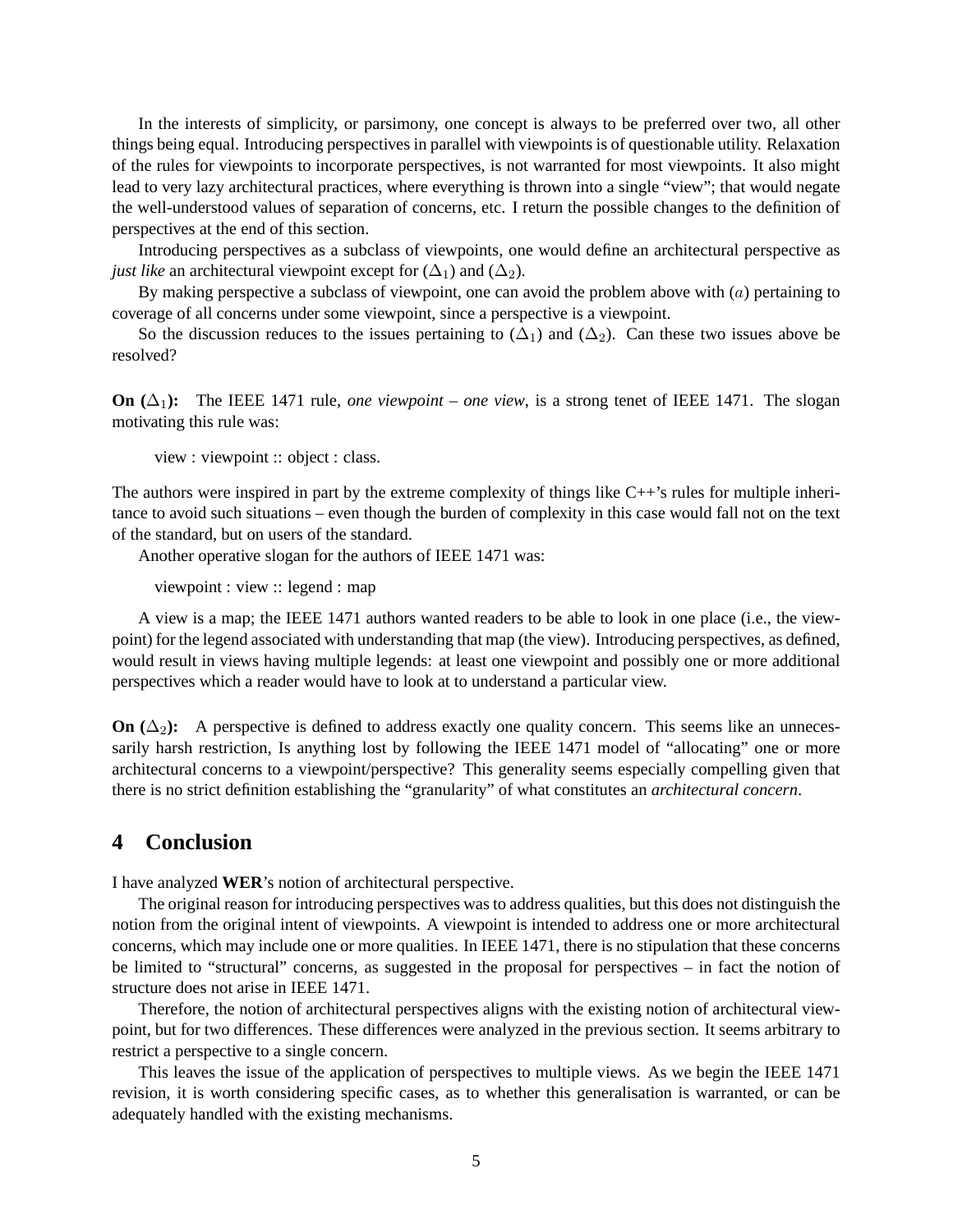My personal view, is that reduced to this single issue, introducing perspectives into IEEE 1471 is not warranted without further evidence, but others may see it otherwise. It is worth consideration.

## **References**

- <span id="page-5-0"></span>[1] Nick Rozanski and Eoin Woods. *Software Systems Architecture: Viewpoint Oriented System Development*. Addison Wesley, 2005.
- <span id="page-5-1"></span>[2] *ANSI/IEEE Std 1471–2000 Recommended Practice for Architectural Description of Software-Intensive Systems*, October 2000.
- <span id="page-5-2"></span>[3] Eoin Woods, Wolfgang Emmerich, and Nick Rozanski. Using architectural perspectives. Unpublished draft, dated August 2004.
- <span id="page-5-3"></span>[4] A. Finkelstein, J. Kramer, B. Nuseibeh, L. Finkelstein, and M. Goedicke. Viewpoints: a framework for integrating multiple perspectives in system development. *International Journal of Software Engineering and Knowledge Engineering*, 2(1):31–57, March 1992.
- <span id="page-5-4"></span>[5] Douglas T. Ross. Structured Analysis (SA): a language for communicating ideas. *IEEE Transactions on Software Engineering*, SE-3(1), January 1977. Also appears in *Programming methodology : a collection of articles by members of IFIP WG2.3* edited by David Gries. New York : Springer-Verlag, 1978.
- <span id="page-5-5"></span>[6] Douglas T. Ross and Kenneth E. Schoman. Structured Analysis for requirements definition. *IEEE Transactions on Software Engineering*, SE-3(1), January 1977.
- <span id="page-5-6"></span>[7] Rich Hilliard. Views and viewpoints in software systems architecture. Position paper from the *First Working IFIP Conference on Software Architecture*, San Antonio, 1999.

### **A A Brief Sermon on Structure**

*In the beginning, architecture was without form. Then components and connectors spread across the landscape ...*

The work to define IEEE 1471 began in 1995. The IEEE Architecture Working Group was a mix of industry and academic individuals, from both the software engineering and systems engineering communities.

Inspired by the work of Barry Boehm *et al*. on stakeholders and concerns, multi-disciplinary approaches to systems engineering (e.g., Maier and Rechtin), and the "existence proof" established by Philippe Kruchten's 4+1 view model architecture methods, the authors of IEEE 1471 adopted an approach to software architecture based on multiple views, stakeholders and concerns.

It was at roughly the same time that "Software Architecture" became a popular phrase in the academic literature. The IEEE 1471 conception was regarded as somewhat counter to a prevalent, then-current view of software architecture along the lines of the slogan:

*The software architecture of a system is the large-scale organization of the system in terms of its components and connectors.*

The idea of this approach was that the architectural structure embodied in the components and connectors was primary, and that other concerns were addressed via annotations of that primary structural view.

This was a loud and interesting debate. In the end, the IEEE 1471 authors stuck with their original conception that architecture was inherently concern-oriented and multi-viewpointed, and that structure was an important, but not a distinguished, view of the system.